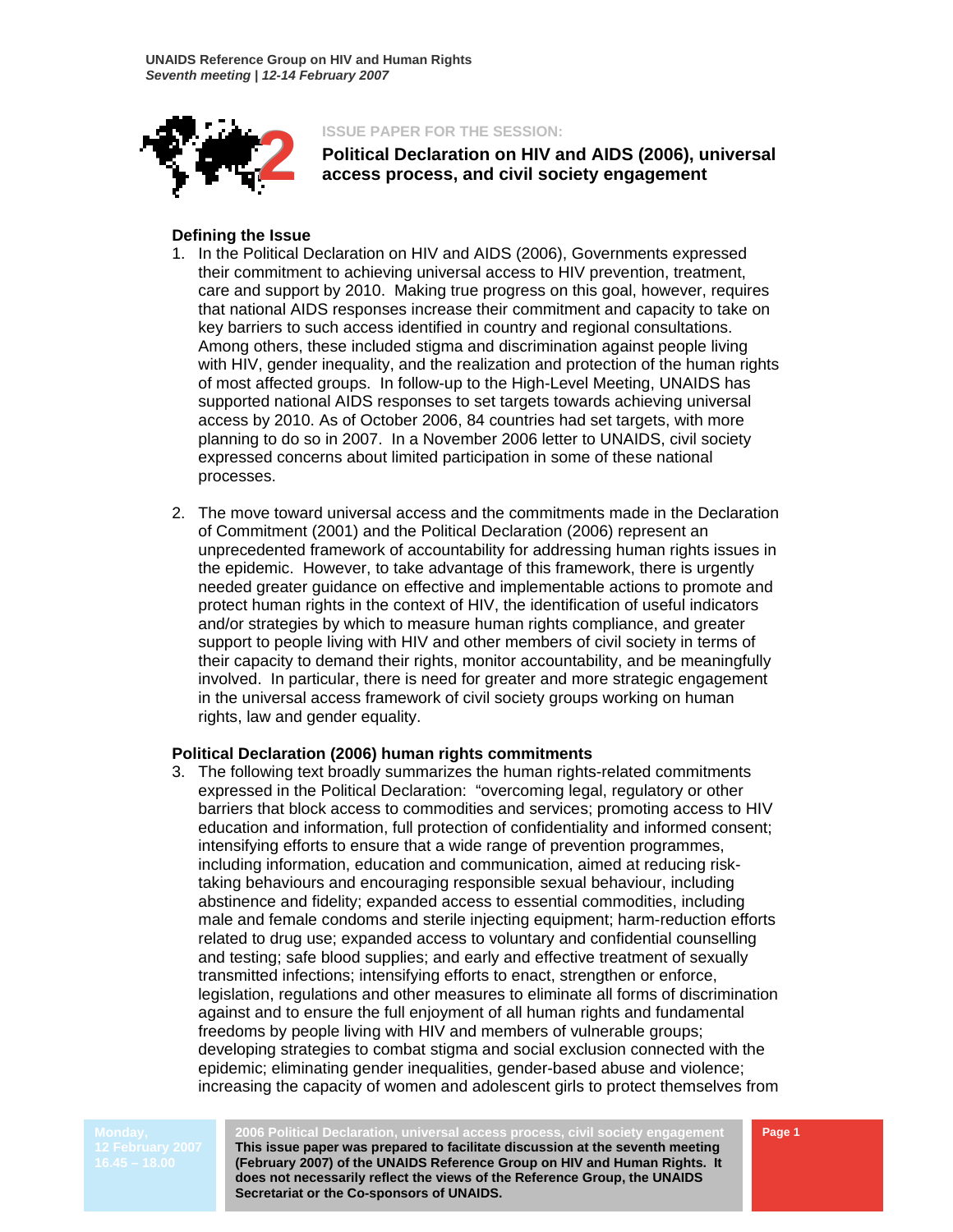the risk of HIV infection; ensuring that women can exercise their right to have control over, and decide freely and responsibly on, matters related to their sexuality; taking all necessary measures to create an enabling environment for the empowerment of women and strengthen their economic independence; reiterating the importance of the role of men and boys in achieving gender equality; eliminating all forms of discrimination, as well as all types of sexual exploitation of women, girls and boys, and all forms of violence against women and girls, including harmful traditional and customary practices, abuse, rape and other forms of sexual violence, battering and trafficking in women."

4. Thus, there are significant and concrete commitments made in the Declaration. Challenge: How to best support governments and civil society in their efforts to turn the commitments in the Declaration into programmatic action at the scale necessary in order to achieve universal access by 2010 and protect human rights?

# **Universal Access process: target setting**

- 5. The suggested universal access targets involve assessing numbers of people who will get access to prevention, treatment, care and support by 2010. There are no targets for 2010 that explicitly address human rights, gender or legal concerns. UNAIDS has urged that 2008 interim targets or process targets indicate the programmes that have been put in place that are supposed to help remove human rights or gender obstacles to achieving the final targets for 2010.
- 6. By the end of October 2006, 84 countries had reported that they had set universal access targets for 2010. Of the 84 countries:
	- 44 have set outcome targets for all three programmatic areas (prevention, treatment and care and support).
	- 76 have set treatment targets.
	- 76 have set outcome targets for at least one prevention intervention.
	- About two thirds of countries that set prevention targets included targets for mother to child transmission of HIV, condom distribution and appropriate knowledge among young people.
	- **EXT** Less than half of the countries set targets on behaviour change and HIV testing.
	- 43 countries have set targets for coverage of orphans and vulnerable children.
- 7. The Political Declaration supports participatory target-setting in paragraph 51 which calls "upon Governments, national parliaments, donors, regional and subregional organizations, organizations of the United Nations system, the Global Fund to Fight AIDS, Tuberculosis and Malaria, civil society, people living with HIV, vulnerable groups, the private sector, communities most affected by HIV/AIDS and other stakeholders to work closely together to achieve the targets set out above, and to ensure accountability and transparency at all levels through participatory reviews of responses to HIV/AIDS."
- 8. UNAIDS guidance to countries on target setting states that "the consultative process should be multi-sectoral, include full civil society participation, and lead to consensus on the targets." In the target-setting processes to date, however, civil society organisations have reported that they are not often regarded as equal partners, and a wider range of civil society groups need to be involved. To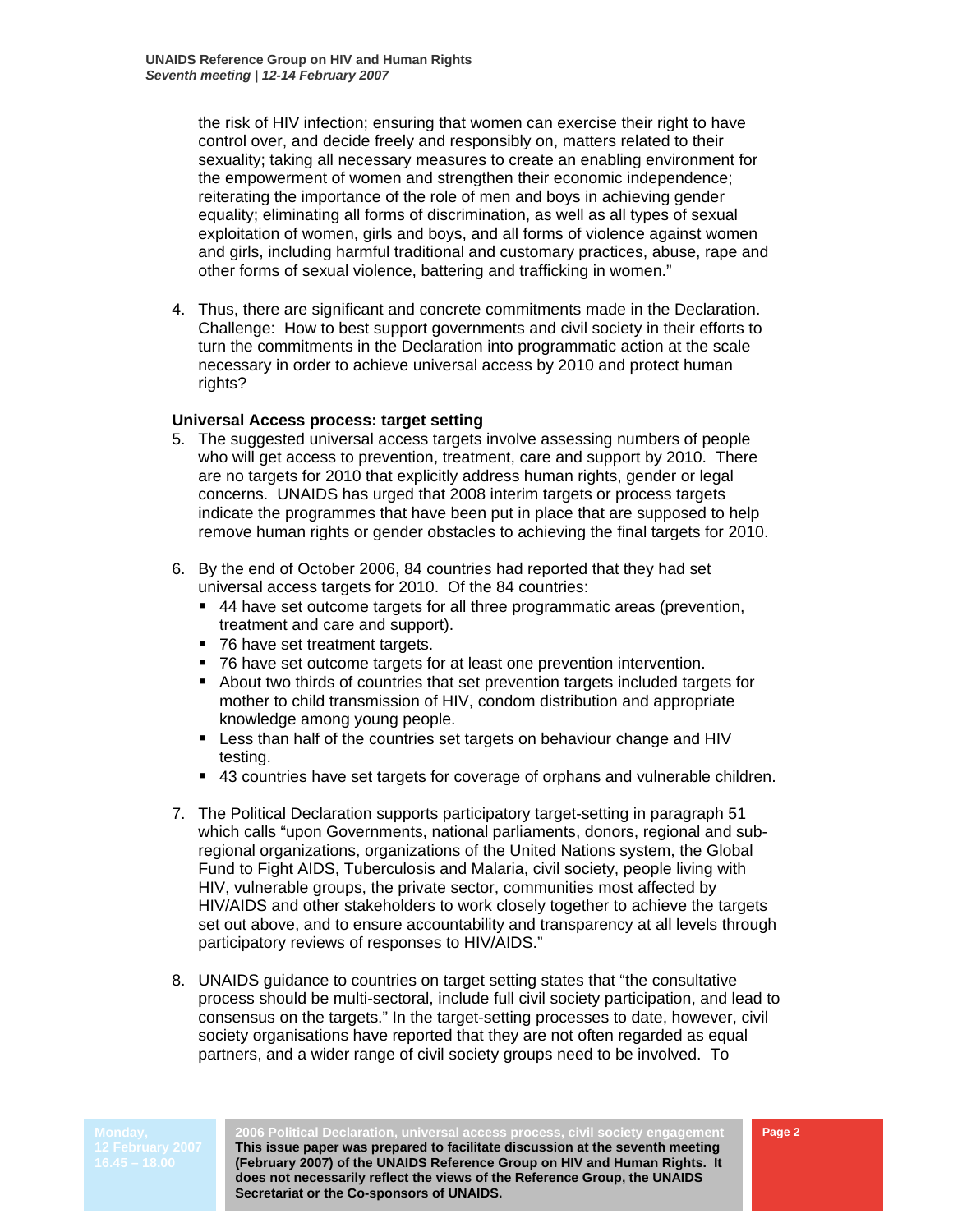address these and other concerns, UNAIDS has committed support to countries to:

- Complete their target setting process
- **Develop and cost robust national action plans**
- Continue support to the development of one national monitoring and evaluation system, including the establishment of target baselines
- Monitor progress towards universal access at the country level, in particular effectiveness of actions taken to address obstacles
- Generate strategic information for advocacy purposes
- **Establish accountability mechanisms**
- Strengthen civil society engagement, particularly people living with HIV, in the entire scaling up process.

# **Promoting civil society engagement through the "Country Harmonisation and Alignment Tool" (CHAT)**

- 9. Under Recommendation 4.1 of the Global Task Team (GTT) on Improving AIDS Coordination among Multilateral Institutions and International Donors (June 2005), UNAIDS was charged with developing a simple tool and guidelines that could be used by national AIDS authorities (in cooperation with UNAIDS and other agencies) to assess: (a) the participation and degree of engagement of national partners in the AIDS response, and (b) the degree of harmonization and alignment among international partners. The tool is intended to help all actors understand the network of relationships that support the national AIDS response, identifying relationships of accountability, actors with decision-making authority, and flows of information. It is envisioned as one tool to compliment other AIDS programme review resources.
- 10. A pilot of the draft CHAT was carried out in the latter half of 2006 in Indonesia, Nigeria, Somalia, Brazil, Botswana, Zambia and DR Congo. While the focus was on testing the tool and gathering feedback that would be useful for its subsequent revision, there were several common observations with regards to civil society participation:
	- Civil society participation in all of the Three Ones is generally more limited than that of other partners.
	- Organizations based in capital cities are more strongly represented than those based in regions.
	- While engagement varies, there is a clear pattern: participation is strongest in national strategic planning processes, followed by monitoring and evaluation exercises. However, none of the civil society representatives in pilot countries reported being involved in decision making processes about the allocation of government funds to the national AIDS response.
	- **EX Communication flows to civil society partners needs to improve. Stronger** mechanisms for engagement are needed, with more entry points for civil society representation, accompanied by access to resources that support participation.
	- **P** Representation of women, youth and marginalised populations is less than that of other groups.
	- Civil society itself is not well organized and does not speak with one voice.
- 11. In addition to the CHAT, guidelines on the participation of civil society in the "Three Ones" are being developed by civil society groups, with support from UNAIDS, as a tool to support more direct and ongoing engagement in the